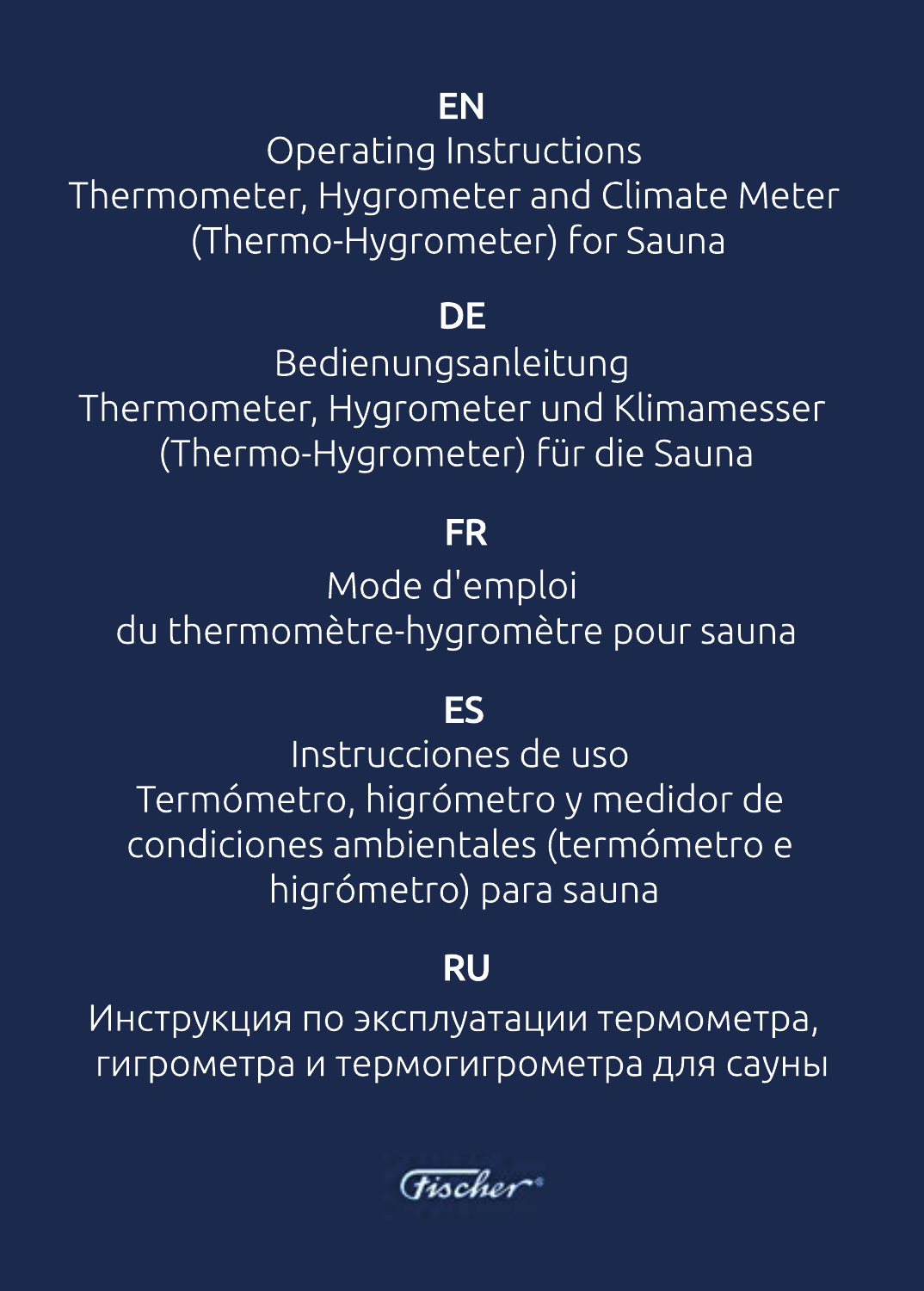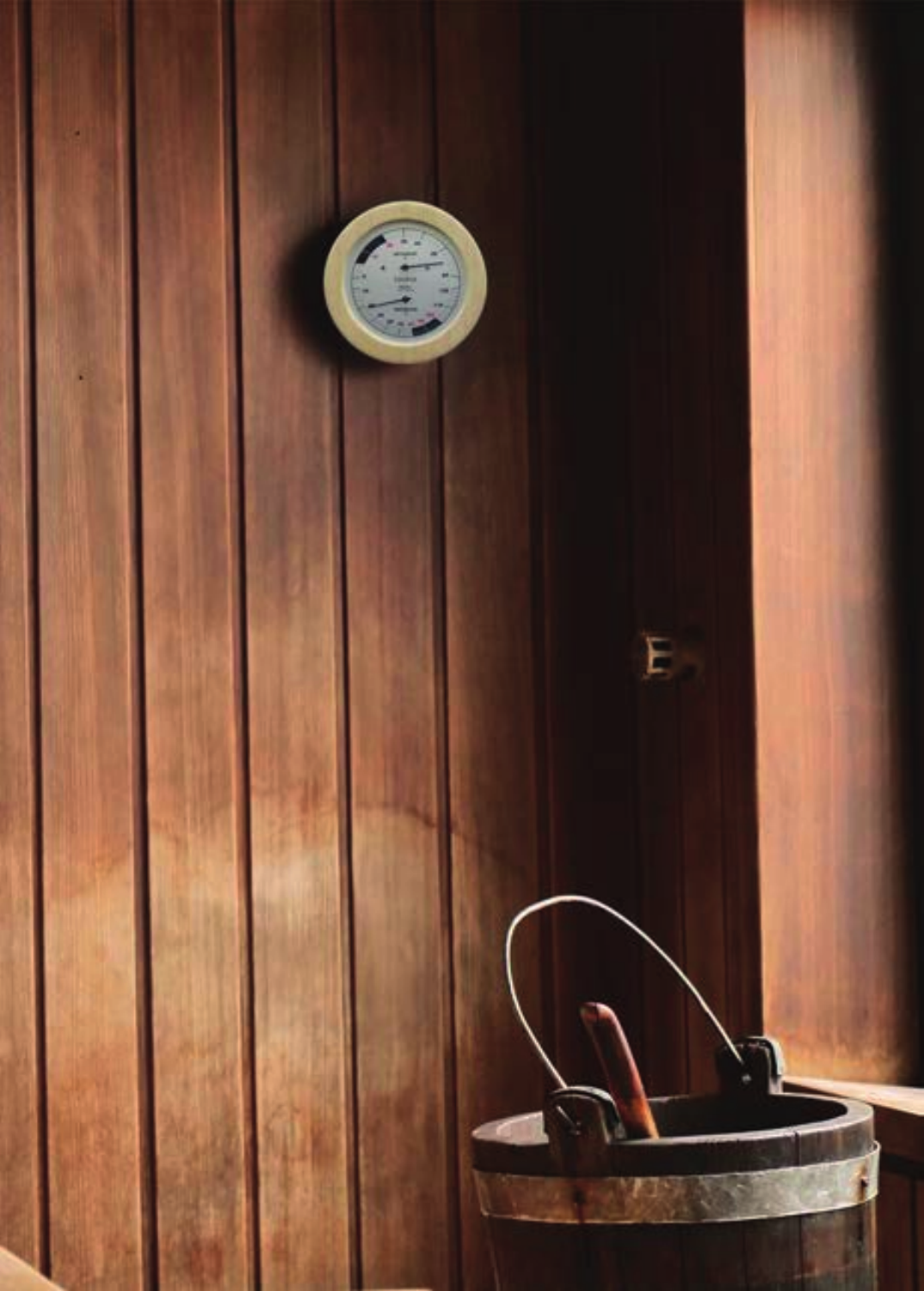#### **Thermometer**

A thermometer serves to measure the current air temperature (heat status of the air) in °C. A bimetal with high specific deflection is used as the measuring element which reacts with low inertia to changes in temperature.

# Hygrometer

A hygrometer serves to measure the relative humidity (water vapour content of the air) in % relative moisture. Industrially manufactured (synthetic) hair is used as the measuring element which expands with increasing humidity. The moisture-dependent change in length is transferred to the indicator with the aid of fine mechanics. Through special treatment of the hairs, FISCHER hygrometers react virtually inertia-free to each change in the air moisture. The measuring unit of the hygrometer is temperature-compensated.

# Sauna Climate

A strong temperature drop is characteristic of the sauna climate. In the case of a ceiling temperature of 100°C, the temperature at the height of the uppermost bench is roughly 70°C, at the bench at floor level only roughly 40°C. How does this temperature drop occur? The air channelled into the sauna room from outside is strongly heated in the sauna heater, expands and is therefore lighter. It rises from the heater to the roof of the sauna room. The high air temperature leads to the air surrounding the sauna users cooling on their sweating skin. It therefore becomes heavier again and falls to the floor. From there, it is channelled out of the room via the ventilation (see www.saunaindeutschland.de).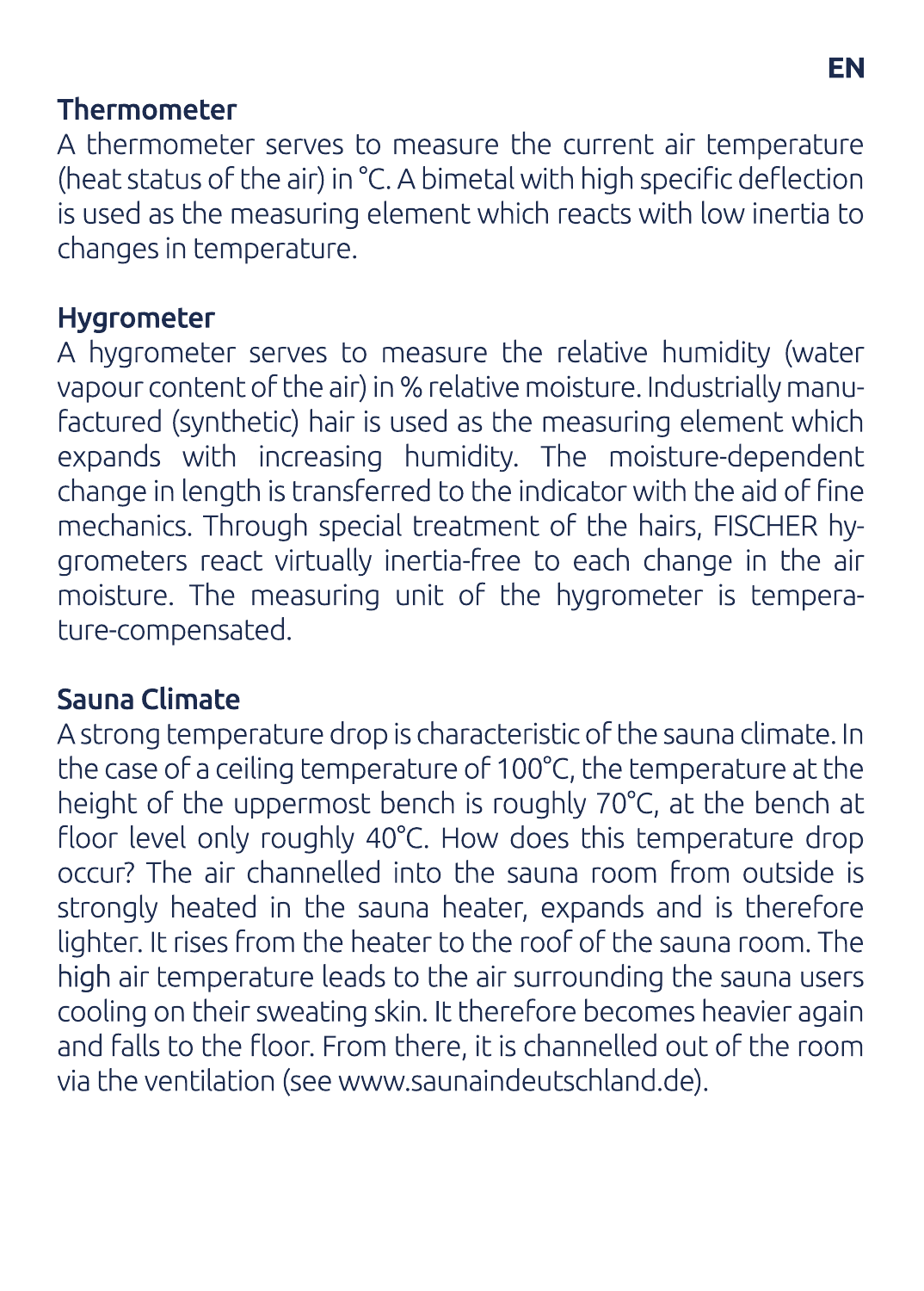# Installation

Since inside the sauna, quite large temperature differences and therefore also significant differences in the relative humidity prevail, the correct placement of the measuring instrument is very important for accurate measurement results. We recommend that you hang the measuring device at head height of those sitting on the uppermost bench. This will usually be 20 to 30 cm below the ceiling. Please note that the sensor of the sauna controller is generally located at the hottest point in the sauna (over or near the heater), not at the height of the uppermost bench. Accordingly, there are always differences between set temperature and measured temperature.

### Rest with Pleasure

The wellness of sauna use depends in particular on the prevailing climate conditions. Generally, a temperature of 80 to 90°C is considered favourable. An increase in the temperature is always associated with a decrease in the relative humidity. Accordingly, the humidity in the sauna is determined by the prevailing temperature. The normal values of the relative humidity are:

- 60 °C 15 to 30 % relative moisture<br>80 °C 8 to 15 % relative moisture
- 80 °C 8 to 15 % relative moisture<br>100 °C 3 to 8 % relative moisture
- 10 0 °C 3 to 8 % relative m oistu re

Following a water infusion, the moisture suddenly increases and then gradually reduces again. The size of the change in moisture depends on the amount of evaporated water, on the temperature and the size of the sauna.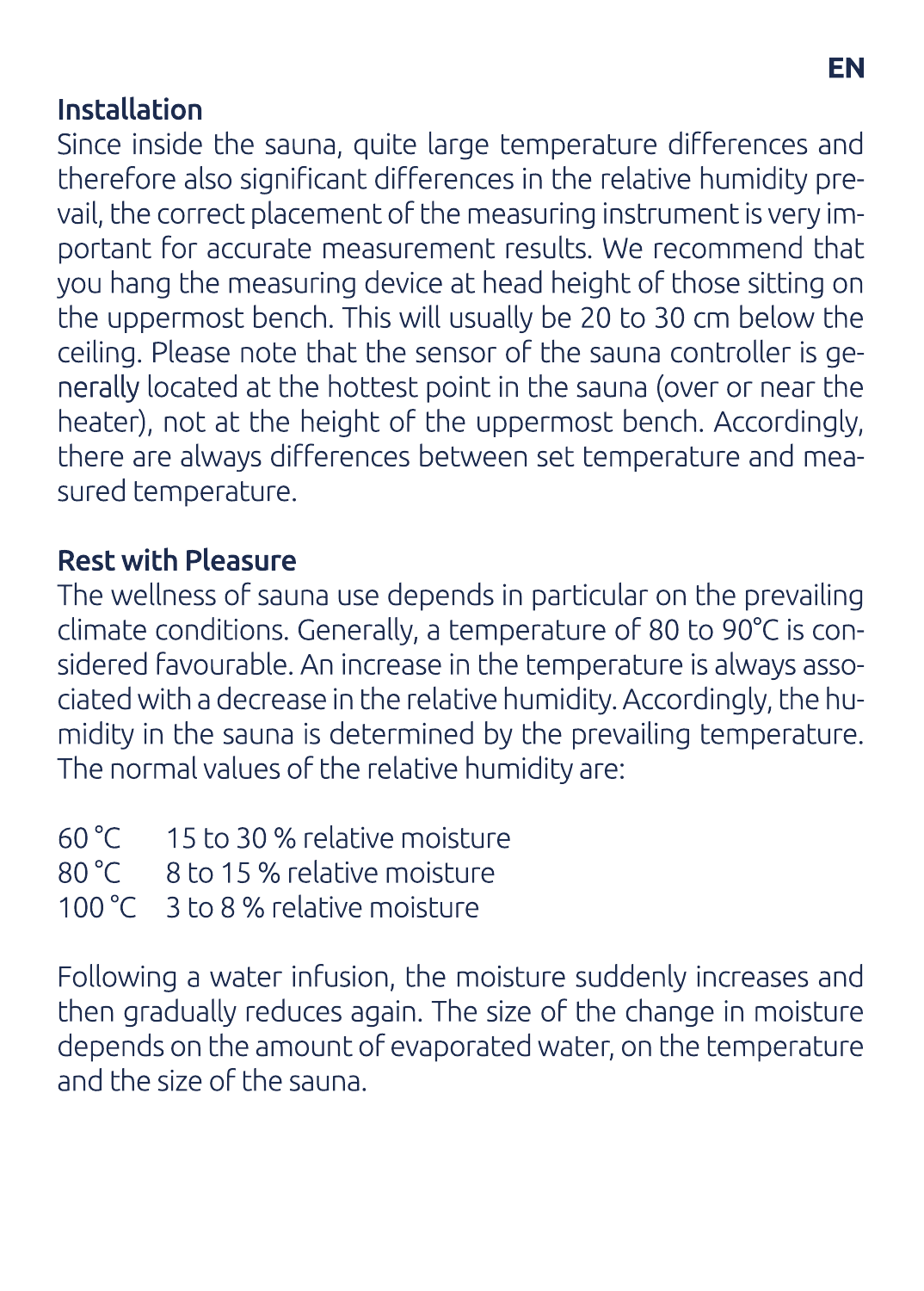# **EN**

# Technical Data

| Thermometer<br>Measurement range<br>Measurement accuracy                                                           | +20 $\dots$ +140 °C<br>$\pm$ 1 K + 1 scale division |                                                                                                                       |
|--------------------------------------------------------------------------------------------------------------------|-----------------------------------------------------|-----------------------------------------------------------------------------------------------------------------------|
| Hair hygrometer synthetic<br>Measurement range                                                                     | (usage range up to $+140$ °C)                       | 0  100 % relative moisture                                                                                            |
| Measurement accuracy                                                                                               |                                                     | ± 3 % rel. moisture (5  20 % r.m.)<br>+ 1 scale division, otherwise ± 5 % r.m.                                        |
| Climate meter<br>Measurement range Thermometer<br>Measurement accuracy Thermometer<br>Measurement range Hygrometer |                                                     | $+30+120$ °C<br>$± 1$ K + 1 scale division<br>$060$ % relative mois-<br>ture (usage range up to<br>+140 $^{\circ}$ C) |
| Measurement accuracy Hygrometer                                                                                    |                                                     | $\pm$ 3 % rel. moisture (5<br>20 % r.m.) + 1 scale divi-<br>sion, otherwise $\pm$ 5 % r.m.                            |

All thermometers and hygrometers are precisely checked in the factory. The checking takes place in a climate chamber under sauna conditions (80...100°C and 0...20% relative moisture). The measuring devices were adjusted so that they achieve the highest accuracy under these climate conditions. Nevertheless in certain cases, a correction of the display may be required, for example following a hard impact during transport. The correction can be carried out using a suitable screwdriver.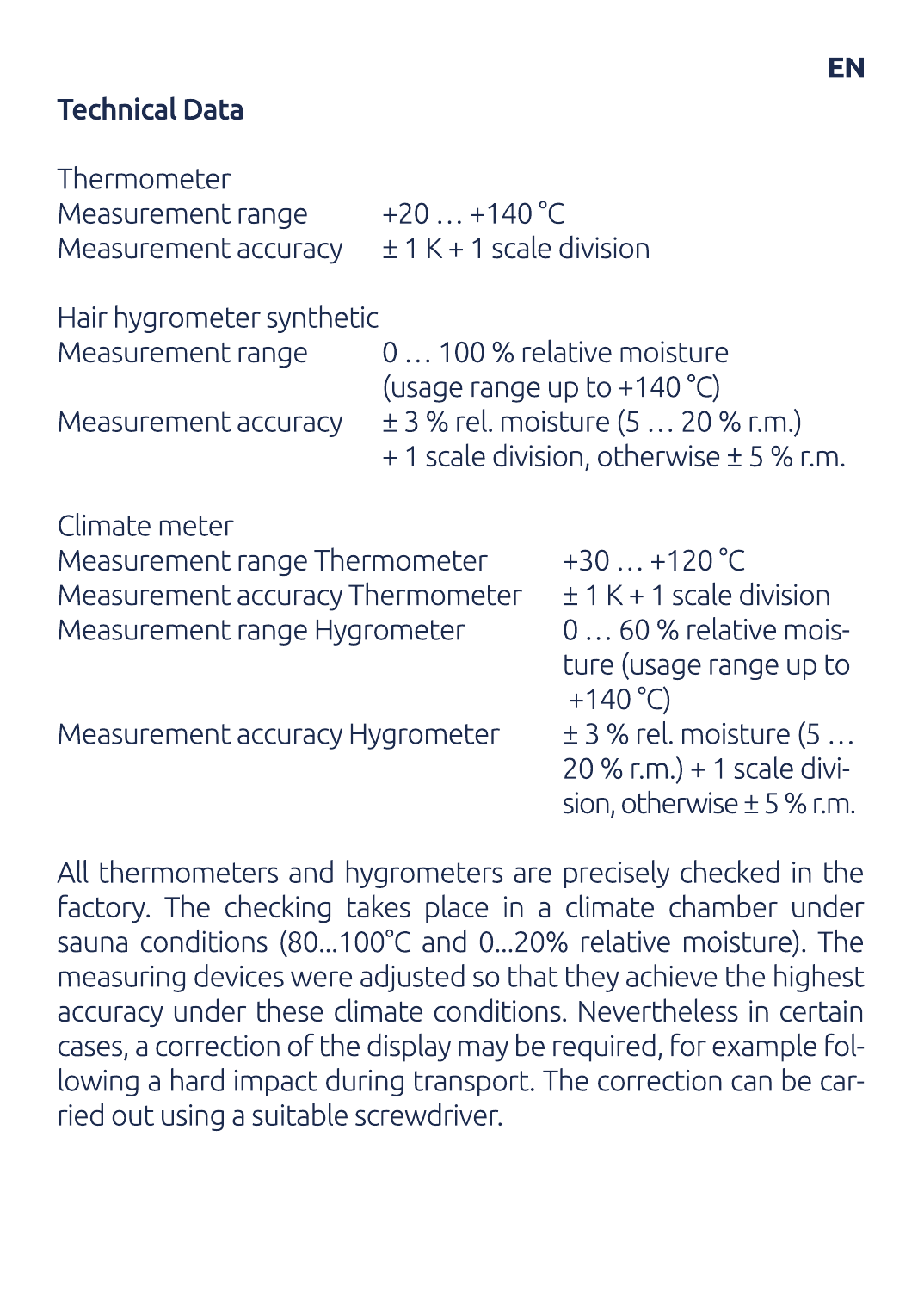**EN**

Hygrometer: The correction screw consists of brass. It is visible in a lateral opening on the housing.

Thermometer: The opening for the correction is located on the rear side of the housing, on the back of the indicator axis. To correct the display, introduce the screwdriver into the visible slot of the measuring unit.

We recommend to only carry out resettings if comparable measurements with reference measuring devices have produced noticeable deviations. You can find more information here:

www.fischer-barometer.de/tipps&tricks

© 2019 Feingerätebau K. Fischer GmbH. All rights reserved.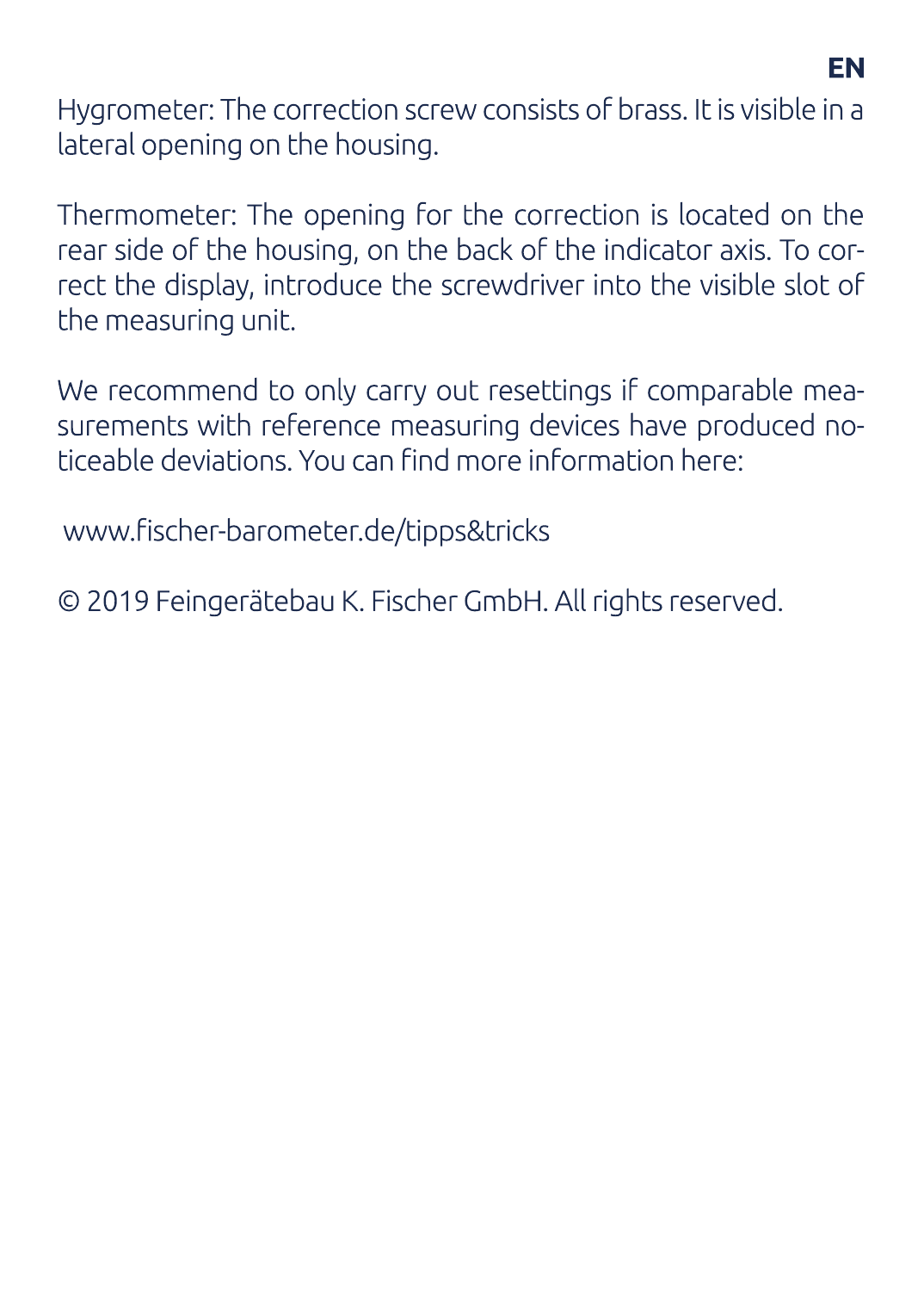## Thermometer

Das Thermometer dient der Messung der aktuellen Lufttemperatur (Wärmezustand der Luft) in °C. Als Messelement wird ein Bimetall mit hoher spezifischer Ausbiegung genutzt, welches mit geringer Trägheit auf Temperaturänderungen reagiert.

# Hygrometer

Das Hygrometer dient der Messung der relativen Luftfeuchtigkeit (Wasserdampfgehalt der Luft) in % rel. Feuchte. Als Messelement wird industriell gefertigtes (synthetisches) Haar verwendet, welches sich mit zunehmender Feuchte ausdehnt. Die feuchteabhängige Längenänderung wird mit Hilfe einer feinen Mechanik auf den Zeiger übertragen. Durch spezielle Behandlung der Haare reagiert das Hygrometer nahezu trägheitsfrei auf jede Änderung der Luftfeuchte. Das Messwerk des Hygrometers ist temperaturkompensiert.

# Sauna-Klima

Für das Sauna-Klima ist ein starkes Temperaturgefälle charakteristisch. Bei einer Deckentemperatur von 100 °C beträgt die Temperatur in Höhe der obersten Bank etwa 70°C, in Fußbodennähe nur noch etwa 40°C. Wie kommt es zu diesem Temperaturgefälle? Die von außen in die Saunakabine hereingeführte Luft erwärmt sich im Saunaofen stark, dehnt sich aus und wird dadurch leichter. Sie steigt vom Ofen zur Decke des Saunaraumes auf. Die hohe Lufttemperatur führt dazu, dass sich die Luft, die den Saunabadenden umgibt, an der schwitzenden Haut abkühlt. Dadurch wird sie wieder schwerer und sinkt zum Fußboden ab. Von dort wird sie über die Entlüftung aus der Kabine abgeführt (siehe www.saunaindeutschland.de).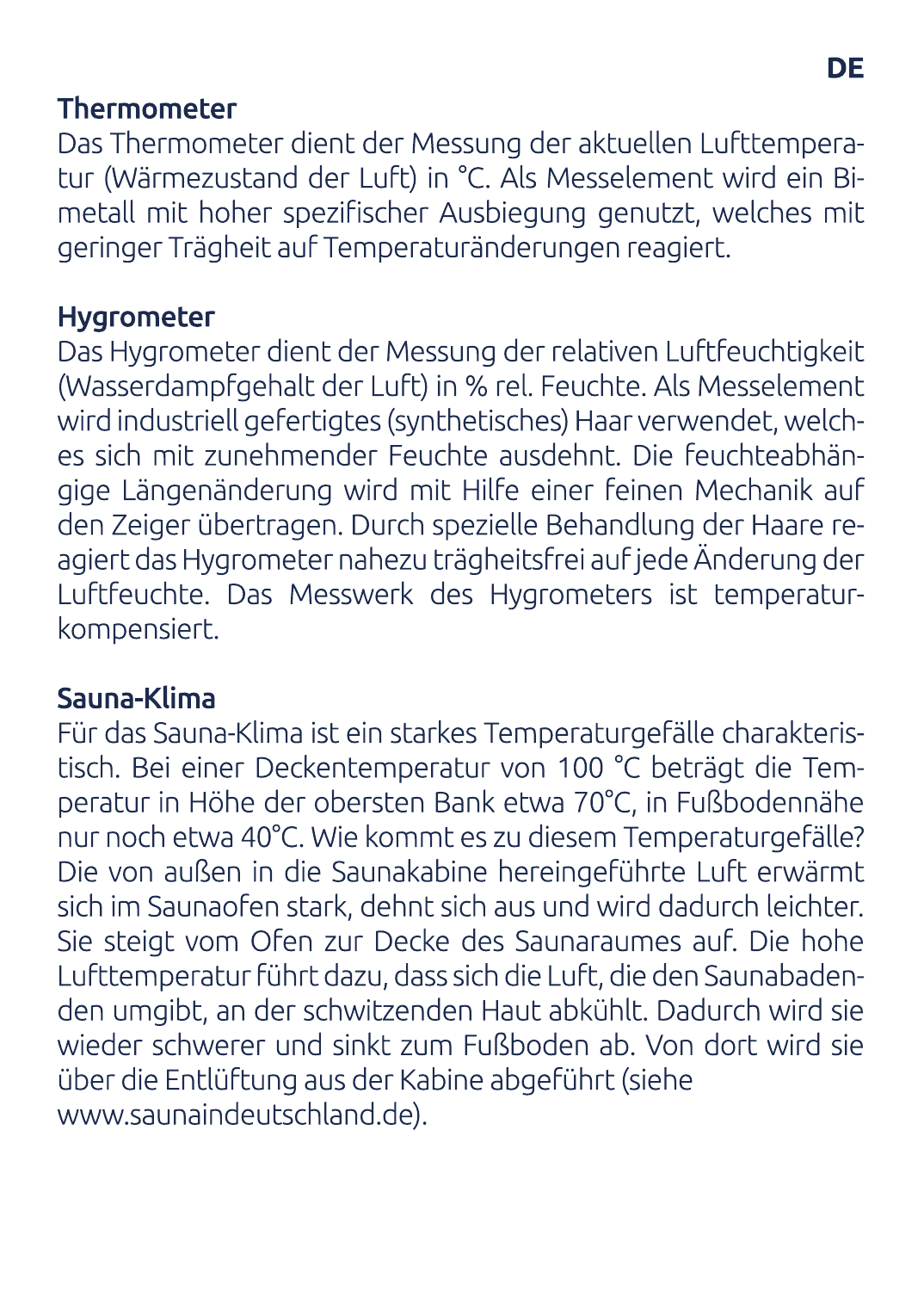# Anbringung

Da innerhalb der Sauna recht große Temperaturunterschiede und somit auch erhebliche Unterschiede in der relativen Luftfeuchte herrschen, ist die richtige Platzierung des Messinstruments für korrekte Messergebnisse sehr wichtig. Wir empfehlen Ihnen, das Messgerät in Kopfhöhe des auf der obersten Bank Sitzenden aufzuhängen. Dies wird zumeist 20 bis 30 cm unter der Decke sein. Bitte beachten Sie, dass sich der Fühler der Sauna-Steuerung in der Regel an der heißesten Stelle in der Sauna befindet (über oder in der Nähe des Ofens), nicht in Höhe der obersten Bank. Entsprechend ergeben sich zwischen eingestellter Temperatur und gemessener Temperatur immer Differenzen.

# Erholung mit Vergnügen

Das Wohlbefinden beim Saunabaden hängt insbesondere von den herrschenden Klimabedingungen ab. Allgemein wird eine Temperatur von 80 bis 90 °C als günstig angesehen. Eine Erhöhung der Temperatur ist immer mit einer Abnahme der relativen Luftfeuchtigkeit verbunden. Entsprechend wird die Luftfeuchtigkeit in der Sauna von der herrschenden Temperatur bestimmt. Die Normalwerte der relativen Luftfeuchte liegen bei:

- $60 °C$ 15 bis 30 % relative Feuchte
- $2^{\circ}08$ 8 bis 15 % relative Feuchte
- 100 $\degree$ C 3 bis 8 % relative Feuchte

Nach einem Wasseraufguss wird die Feuchtigkeit plötzlich zunehmen und sich dann allmählich wieder vermindern. Die Größe dieser Feuchtigkeitsänderung hängt von der Menge des verdampften Wassers, von der Temperatur und der Größe der Sauna ab.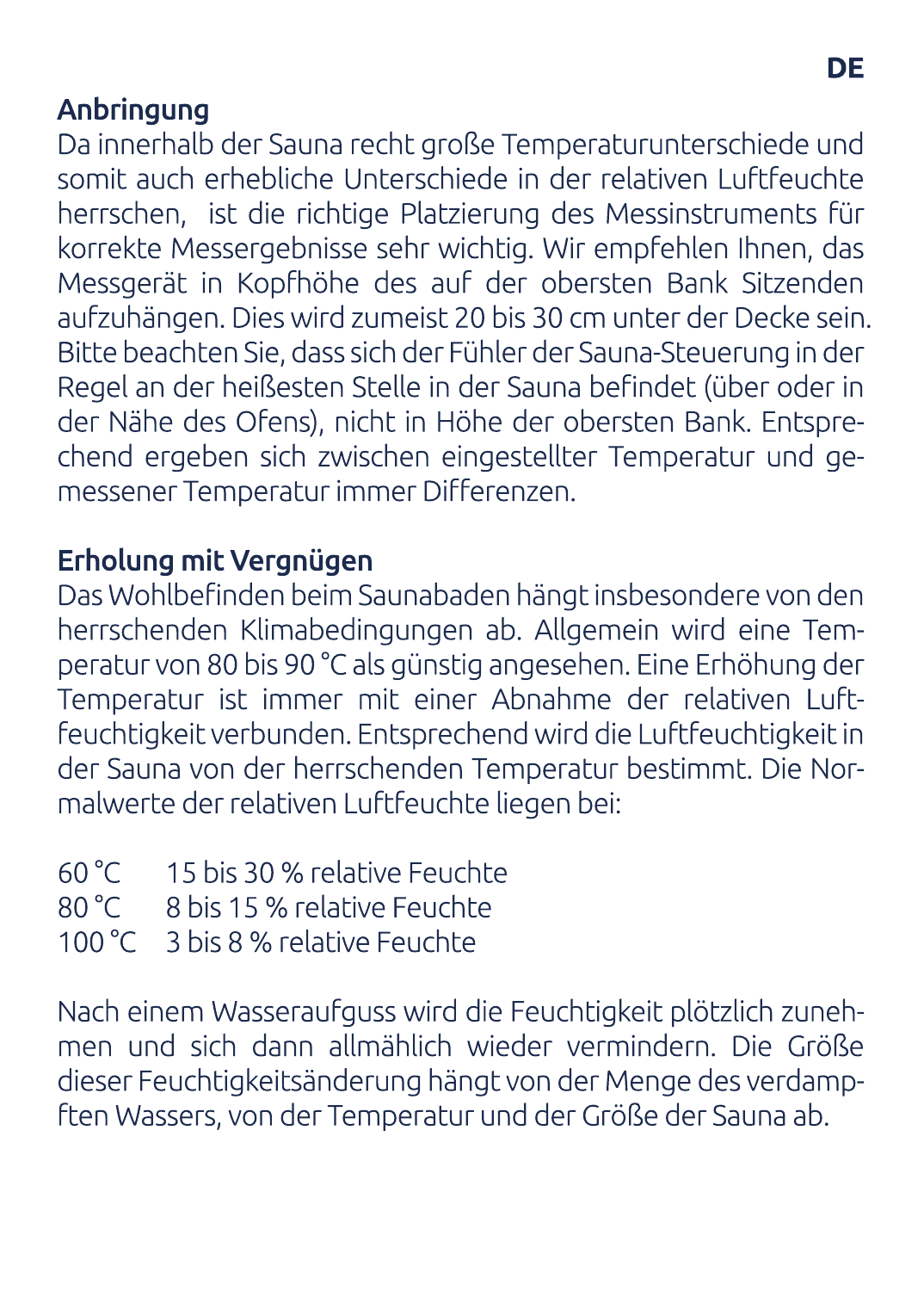# **Technische Daten**

| Thermometer<br>Messbereich<br>Messgenauigkeit           | $+20+140$ °C                                                                                             | $± 1 K + 1 Skalenteilung$                                                   |
|---------------------------------------------------------|----------------------------------------------------------------------------------------------------------|-----------------------------------------------------------------------------|
| Haar-Hygrometer synthetic<br>Messbereich                |                                                                                                          | 0  100 % relative Feuchte                                                   |
|                                                         |                                                                                                          |                                                                             |
| Messgenauigkeit                                         | (Einsatzbereich bis +140 °C)<br>± 3 % rel. Feuchte (5  20 % r.F.)<br>+ 1 Skalenteilung, sonst ± 5 % r.F. |                                                                             |
| Klimamesser                                             |                                                                                                          |                                                                             |
| Messbereich Thermometer                                 |                                                                                                          | $+30+120$ °C                                                                |
| Messgenauigkeit Thermometer $\pm$ 1 K + 1 Skalenteilung |                                                                                                          |                                                                             |
| Messbereich Hygrometer                                  |                                                                                                          | 060% relative Feuchte<br>(Einsatzbereich bis +140 °C)                       |
| Messgenauigkeit Hygrometer                              |                                                                                                          | ± 3 % rel. Feuchte (5 bis 20 % r.F.)<br>+ 1 Skalenteilung, sonst ± 5 % r.F. |
|                                                         |                                                                                                          |                                                                             |

Alle Thermometer und Hygrometer werden werksseitig genauestens geprüft. Die Prüfung erfolgt in einer Klimakammer unter Sauna-Bedingungen (80 bis100 °C und 0 bis 20 % relative Feuchte). Die Messgeräte wurden so justiert, dass sie unter diesen Klima-Bedingungen die höchste Genauigkeit erreichen. Dennoch kann sich in bestimmten Fällen eine Korrektur der Anzeige erforderlich machen, beispielsweise nach starker Erschütterung während des Transports. Die Korrektur kann mit einem geeigneten Schraubendreher vorgenommen werden.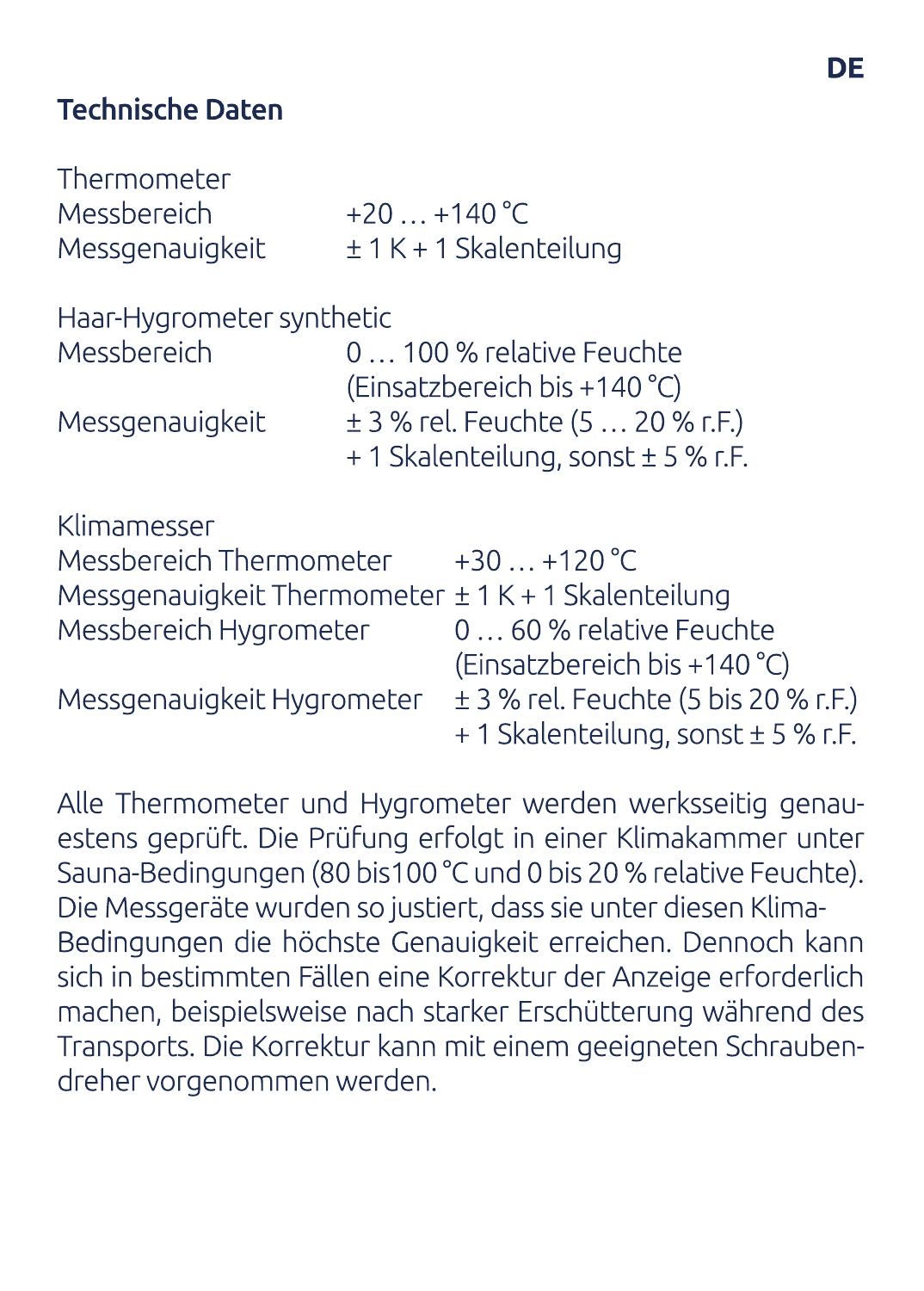Hygrometer: Die Korrekturschraube besteht aus Messing. Sie ist in einer seitlichen Öffnung des Gehäuses sichtbar.

Thermometer: Die Öffnung zur Korrektur befindet sich auf der Gehäuse-Rückseite, im Rücken der Zeigerachse. Für die Anzeigekorrektur führen Sie den Schraubendreher in den sichtbaren Schlitz des Messwerks ein.

Wir empfehlen, Neueinstellungen nur dann vorzunehmen, wenn Vergleichsmessungen mit Referenzmessgeräten merkliche Abweichungen ergeben haben. Weitere Hinweise finden Sie unter:

www.fischer-barometer.de/tipps&tricks

© 2019 Feingerätebau K. Fischer GmbH. Alle Rechte vorbehalten.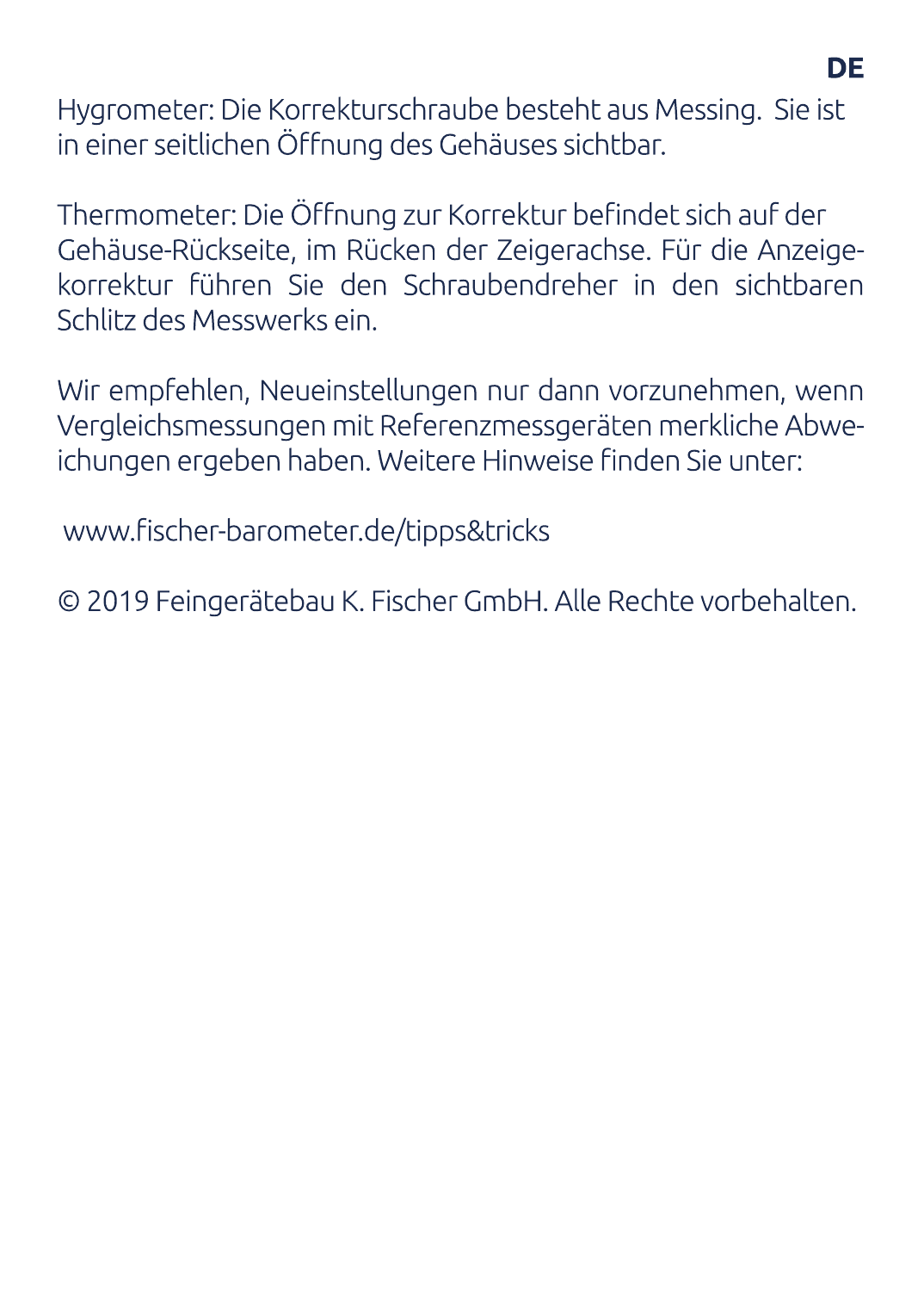# Thermomètre

Le thermomètre mesure la température ambiante (niveau de température de l'atmosphère) en °C. Le dispositifs de mesure est un bilame à haute déformabilité spécifique qui réagit aux variations de température avec une faible inertie.

# Hygromètre

L'hygromètre mesure l'humidité relative (teneur en vapeur d'eau de l'air ambiant) en %. Le dispositif de mesure est un cheveu synthétique qui s'allonge à mesure que l'humidité augmente. L'allongement de cheveu induit par l'humidité est traduite par le mouvement de l'aiguille via un mécanisme sensible. Grâce à un traitement spécial des cheveux, l'hygromètre réagit quasiment sans inertie à chaque variation de l'humidité ambiante. Le mécanisme de l'hygromètre a été étalonné pour compenser la température.

# Climat de sauna

Le climat d'un sauna se caractérise par d'importants gradients de température. Pour une température globale de 100°C, la température à hauteur du banc supérieur avoisine les 70°C, et seulement 40 C au niveau des pieds. Quelle est la cause de ce gradient thermique ? L'air injecté dans la cabine de sauna depuis l'extérieur se réchauffe dans le four du sauna, se dilate et s'allège. Il monte du four vers le plafond de la pièce. Du fait de la température élevée de l'air, celui-ci, qui entoure les baigneurs, refroidit au contact de la peau en sueur. Il devient ainsi plus lourd et descend au niveau du sol. De là, il est extrait de la cabine par le conduit d'évacuation (voir www.saunaindeutschland.de).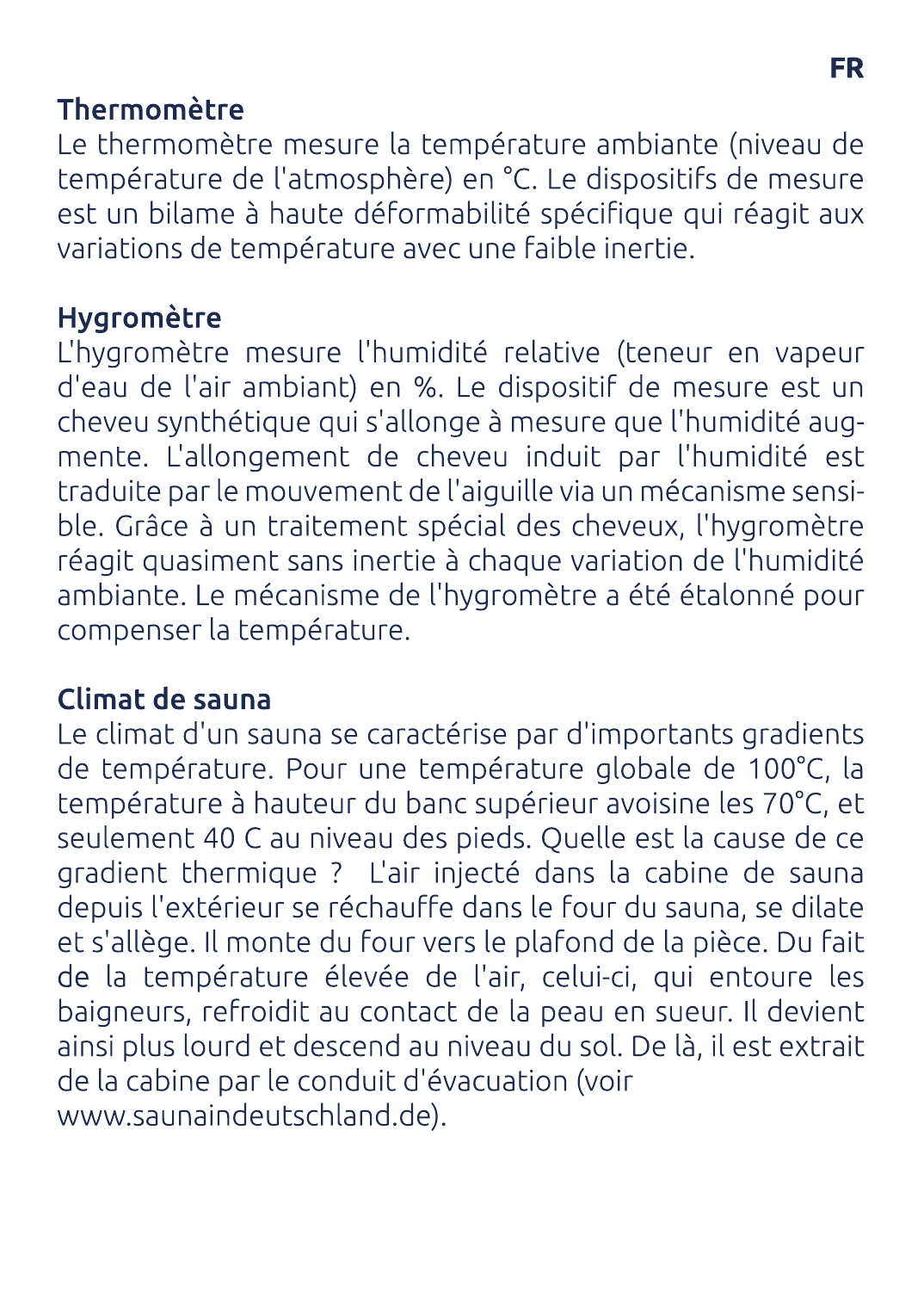# Installation

Étant donné qu'à l'intérieur d'un sauna règnent de très fortes températures ainsi que d'importantes différences d'humidité relative, l'emplacement de l'instrument de mesure est capital. Nous recommandons de placer l'appareil à hauteur de tête des personnes assises sur le banc supérieur. Cela représente généralement 20 à 30 cm sous le plafond. Notez que le capteur du dispositif de commande du sauna se trouve en général au point le plus chaud de la cabine (au-dessus ou à proximité du four), et non au niveau du banc supérieur. Par conséquent, il y a toujours des différences entre les températures prédéfinies et les températures mesurées.

# Plaisir et détente

Le bien-être au sauna dépend particulièrement du climat qui v règne. Globalement, la bonne température est estimée entre 80 et 90°C. Une hausse de la température est toujours associée à une baisse de l'humidité relative. Par conséquent, l'humidité ambiante dans un sauna est déterminée par la température. Les valeurs normales d'humidité relative sont les suivantes :

60°C 15 à 30 % d'humidité relative<br>80°C 8 à 15 % d'humidité relative 80<mark>°C 8 à 15 % d'humidité relative</mark><br>100°C 3 à 8 % d'humidité relative 3 à 8 % d'humidité relative

Lorsqu'on verse de l'eau. l'humidité augmente soudainement, puis diminue progressivement. L'ampleur de cette variation d'humidité dépend de la quantité d'eau vaporisée, de la température et de la taille du sauna.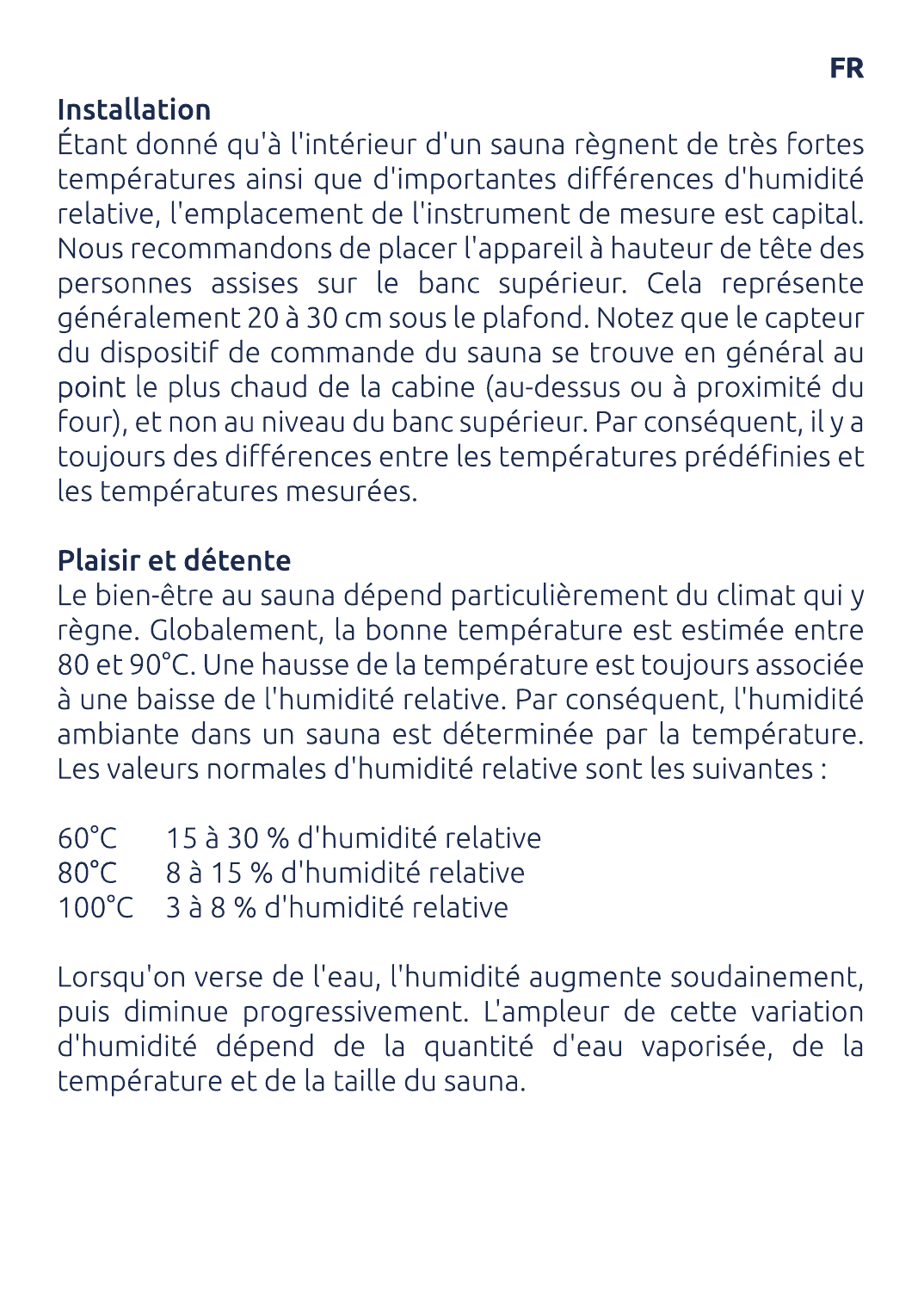### Données techniques

| Thermomètre                 |                       |
|-----------------------------|-----------------------|
| Plage de mesure +20  +140°C |                       |
| Précision                   | $± 1K + 1$ étalonnage |

|           | Hygromètre à cheveu synthétique                     |
|-----------|-----------------------------------------------------|
|           | Plage de mesure 0  100 % d'humidité relative (plage |
|           | d'utilisation jusqu'à +140°C)                       |
| Précision | ±3 % d'hum. rel. (5  20 % d'hum. rel.)              |
|           | + 1 étalonnage, sinon ± 5 % d'hum, rel.             |

| Thermomètre-hygromètre                  |                                        |
|-----------------------------------------|----------------------------------------|
| Plage de mesure thermomètre +30  +120°C |                                        |
| Précision thermomètre                   | $± 1K + 1$ étalonnage                  |
| Plage de mesure hygromètre              | 0  60 % d'humidité relative            |
|                                         | (plage d'utilisation jusqu'à +140°C)   |
| Précision hygromètre                    | ±3 % d'hum. rel. (5  20 % d'hum. rel.) |
|                                         | +1 étalonnage, sinon ± 5 % d'hum. rel. |

Tous les thermomètres et hygromètres sont réglés et testés avec la plus grande précision en usine. Le test est réalisé dans une chambre climatique dans les conditions d'un sauna (80...100°C et 0...20 % d'humidité relative) Les appareils de mesure ont été ajusté de telle manière qu'ils atteignent la plus grande précision dans de telles conditions climatiques. Toutefois, il peut arriver qu'une correction des valeurs indiquées soient nécessaire, par exemple suite à des secousses pendant le transport. Vous pouvez corriger les valeurs à l'aide d'un tourne-vis approprié.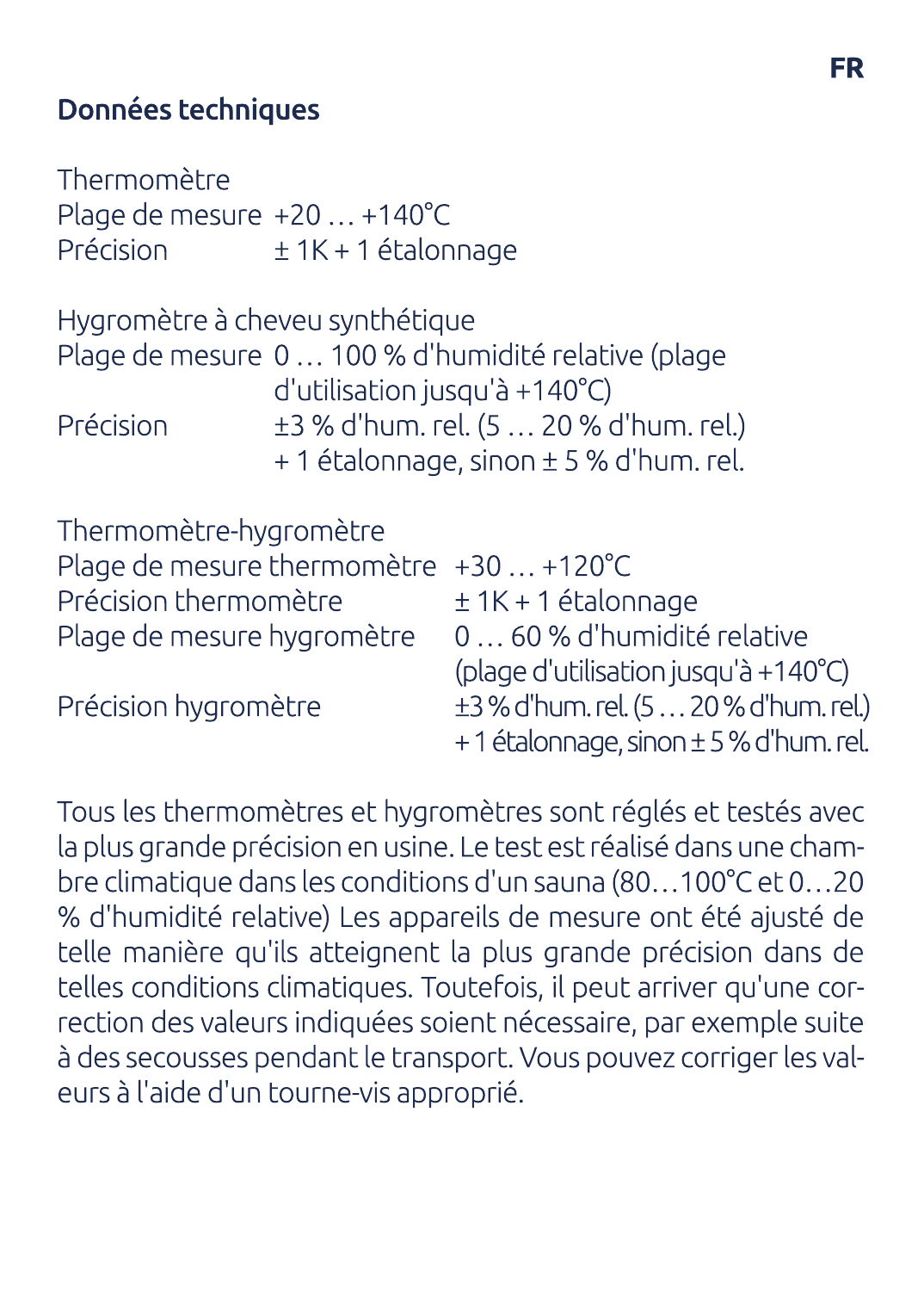# **FR**

Hygromètre : La vis de correction est en laiton. Elle est visible dans un orifice sur le côté de l'appareil.

Thermomètre : L'orifice de correction se trouve au dos du boîtier de l'appareil, derrière l'axe des aiguilles. Pour corriger les valeurs indiquées, insérer le tourne-vis dans la fente visible du mécanisme de mesure.

Nous recommandons de recalibrer les appareils uniquement si les mesures de comparaison diffèrent de façon importante des mesures de référence. Plus d'informations sur:

www.fischer-barometer.de/tipps&tricks

© 2019 Feingerätebau K. Fischer GmbH. Tous droits réservés.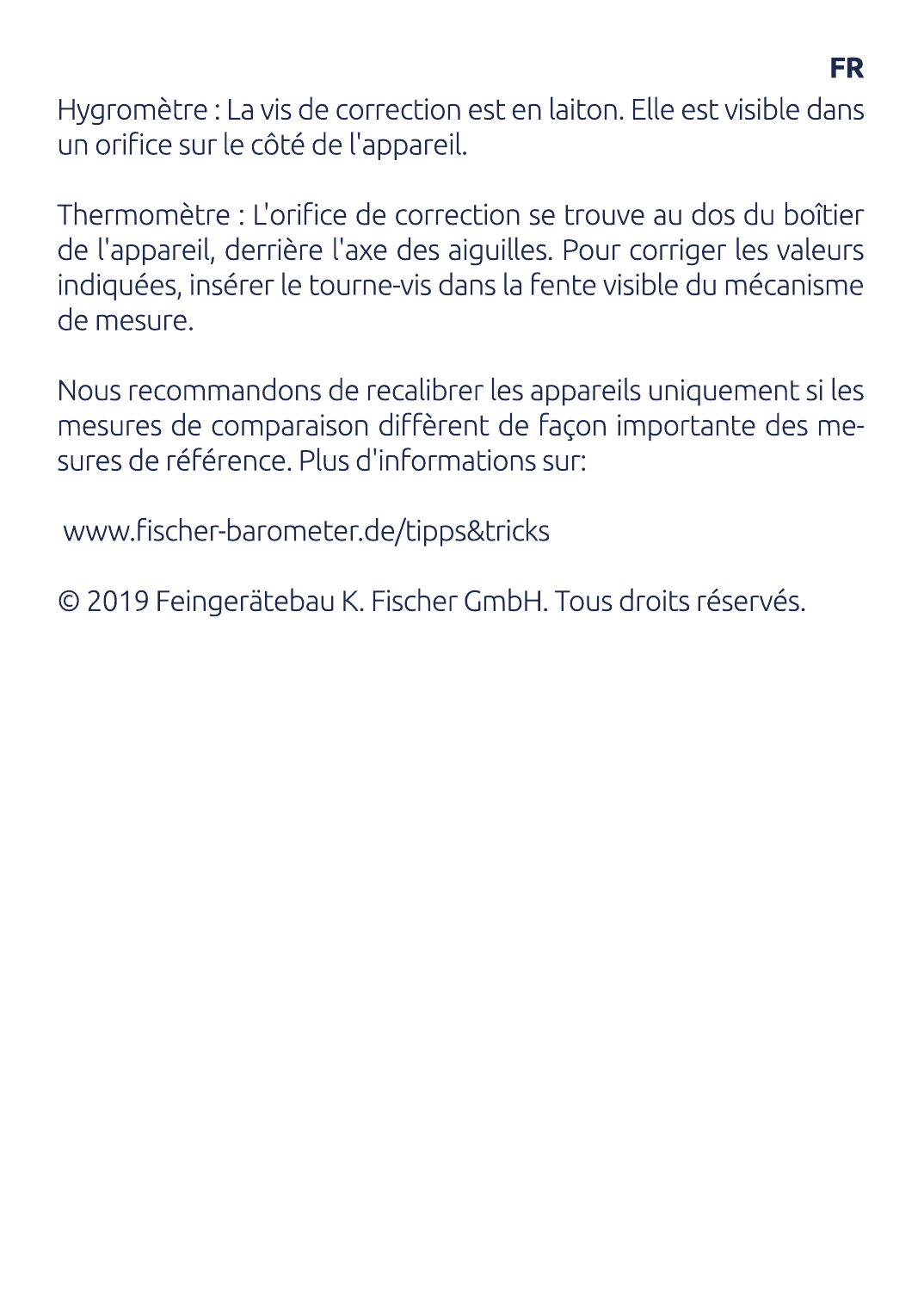# Termómetro

El termómetro se utiliza para medir la temperatura actual del aire (calor del aire) en °C. Como elemento de medición, se utilizan dos láminas de diferentes metales dobladas de forma específica y que responden con un bajo nivel de inercia a los cambios de temperatura.

### **Higrómetro**

El higrómetro se utiliza para medir la humedad relativa del aire (contenido de vapor de agua en el aire) en % de humedad rel. Como elemento de medición, se usa cabello de fabricación industrial (sintético) que tiende a expandirse a medida que aumenta la humedad. El grado de modificación de la longitud por la humedad se transmite a la aguja por medio de un sofisticado sistema mecánico. A través de un tratamiento especial del cabello, los higrómetros responden prác ticamente sin inercia a cada cambio en la humedad del aire. El mecanismo de medición del higrómetro está compensado térmicamente.

### Clima en saunas

El clima de las saunas se caracteriza por una fuerte caída de la temperatura. Cuando la temperatura en el techo alcanza los 100 °C, la temperatura del banco más elevado oscila alrededor de los 70 °C, mientras que cerca del piso llega tan solo a los 40 °C aproximadamente. ¿Cómo es posible que tenga lugar una caída tal de la temperatura? El aire que ingresa del exterior a la cabina se calienta hasta alcanzar altas temperaturas en la estufa de la sauna, se dilata y, de este modo, pierde peso, lo cual genera su ascenso desde la estufa hasta el techo de la habitación. La alta temperatura del aire disminuye en el ámbito que rodea a los usuarios de la sauna debido al contacto con la piel sudada. De este modo, vuelve a ganar peso y baja hacia el piso. Desde allí, el sistema de ventilación se encarga de descargarlo hacia afuera de la cabina

(véase el sitio www.saunaindeutschland.de - en alemán).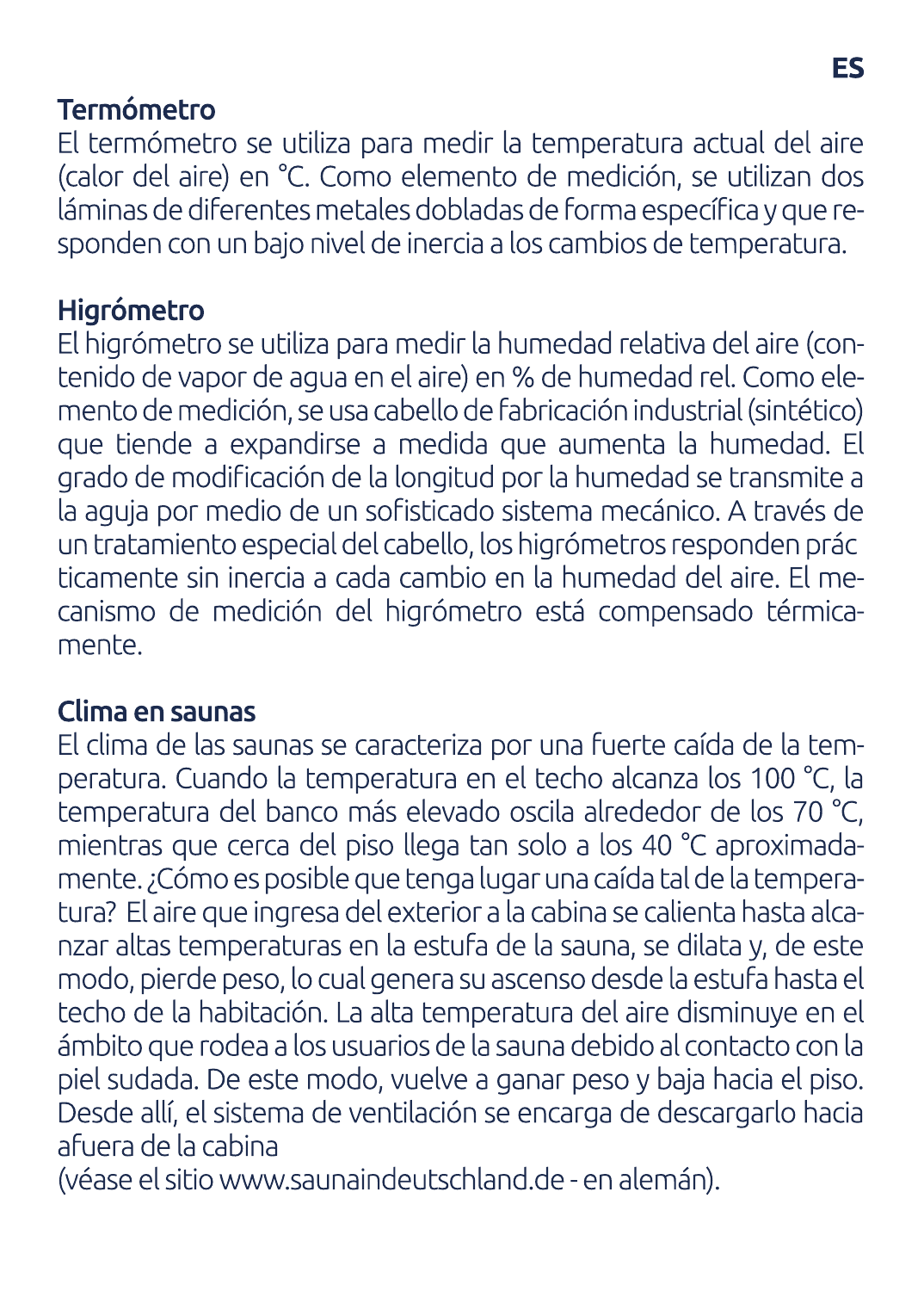# Colocación

Dado que existen temperaturas extremadamente distintas dentro de la sauna y, de este modo, también diferencias de envergadura en relación con la humedad relativa del aire, la colocación adecuada del instrumento de medición es muy importante para obtener resultados correctos en las mediciones. Le recomendamos colocar el instrumento de medición a la altura de la cabeza de las personas que se sientan en el banco más alto. Así, en la mayoría de los casos, el instrumento se colocará entre 20 y 30 cm por debajo del techo. Tenga en cuenta que el sensor del mando de la sauna, en general, se encuentra en el punto con mayor temperatura de la sauna (sobre la estufa o cerca de ella), no en el banco más alto. De esta manera, siempre existirán diferencias entre la temperatura configurada y la temperatura medida.

# Descanso placentero

La sensación de bienestar en la sauna depende, sobre todo, de las condiciones ambientales reinantes. En general, se considera conveniente una temperatura entre 80 y 90 °C. El aumento de la temperatura está siempre relacionado con un descenso de la humedad relativa del aire. De este modo, la temperatura reinante repercute en la humedad del aire en la sauna. Los valores normales de la humedad relativa del aire son los siguientes:

- 60 °C 15 a 30 % de humedad relativa<br>80 °C 8 a 15 % de humedad relativa
- 80 °C 8 a 15 % de humedad relativa<br>100 °C 3 a 8 % de humedad relativa
- 100 °C 3 a 8 % de humedad relativa

Al agregar agua, la humedad incrementará de forma brusca y, después, volverá a disminuir de manera paulatina. La magnitud de este cambio en la humedad depende de la cantidad de agua evaporada, de la temperatura y del tamaño de la sauna.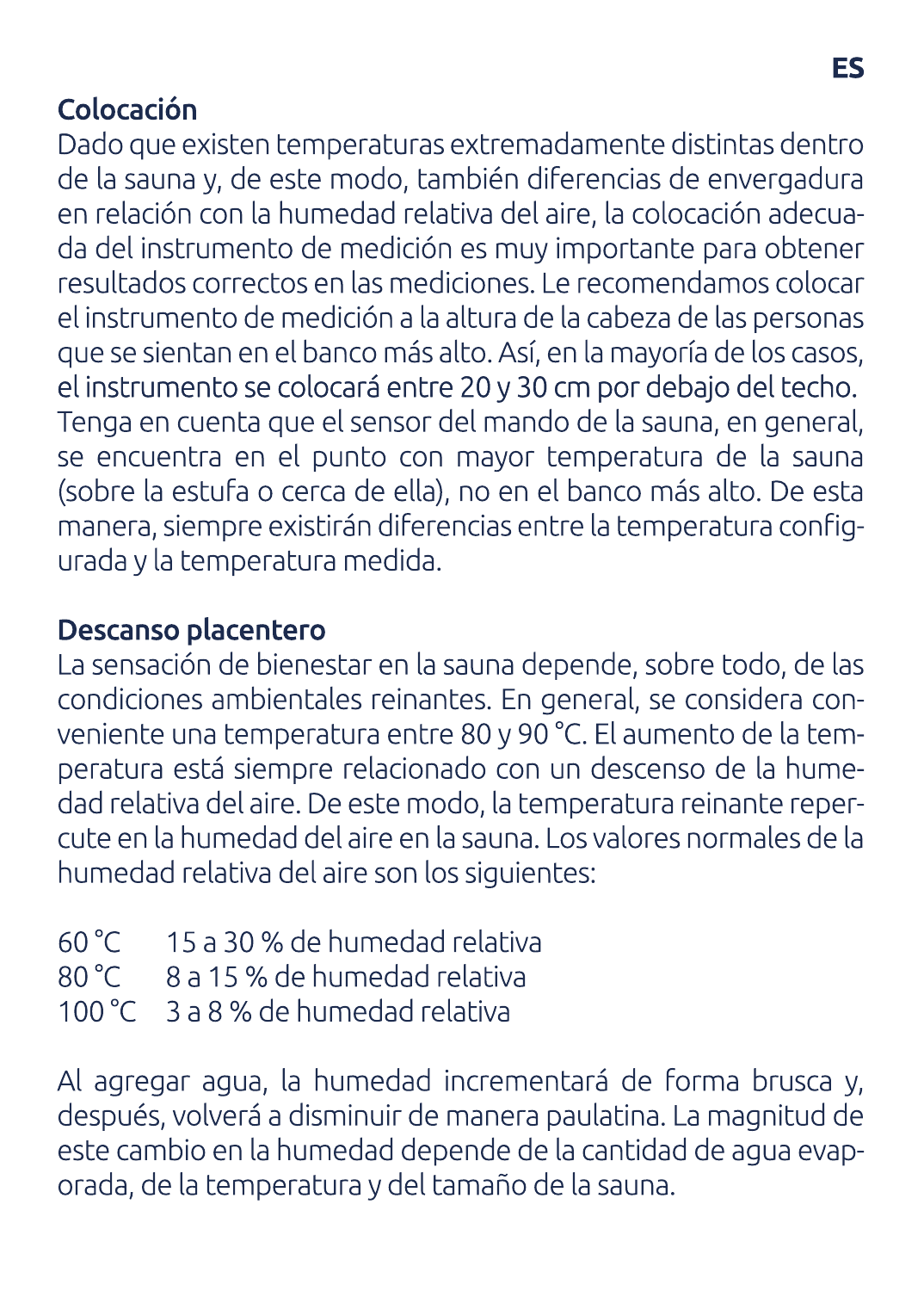# Datos técnicos

| Termómetro                                         |                       |                                                                                            |
|----------------------------------------------------|-----------------------|--------------------------------------------------------------------------------------------|
| Rango de medición                                  | $+20+140$ °C          |                                                                                            |
| Precisión de medición ± 1 K + 1 división en escala |                       |                                                                                            |
| Higrómetro de cabello sintético                    |                       |                                                                                            |
| Rango de medición                                  | empleo hasta +140 °C) | Humedad relativa 0  100 % (ámbito de                                                       |
| Precisión de medición                              |                       | Humedad rel. ± 3 % (hum. rel. 5  20 %)<br>+ 1 división en escala, o hum. rel. ± 5 %        |
| Medidor de condiciones ambientales                 |                       |                                                                                            |
| Rango de medición termómetro                       |                       | $+30+120$ °C                                                                               |
|                                                    |                       | Precisión de medición termómetro ± 1 K + 1 división en escala                              |
| Rango de medición higrómetro                       |                       | Humedad relativa 0  60 %<br>(ámbito de empleo hasta +140 °C)                               |
| Precisión de medición higrómetro                   |                       | Humedad rel. ± 3 % (hum. rel.<br>5  20 %) + 1 división en<br>escala, o hum. rel. $\pm$ 5 % |

Todos los termómetros e higrómetros se controlan en fábrica con la mayor precisión posible. El control se desarrolla en una habitación climatizada con condiciones de sauna (80… 100 °C y 0… 20 % de humedad relativa). Los instrumentos de medición se han ajustado de tal modo que alcanzan el mayor nivel de precisión en estas condiciones ambientales. Sin embargo, en determinadas circunstancias, puede ser necesario realizar una corrección del sistema de visualización de los resultados, por ejemplo, si dichos instrumentos son sometidos a fuertes vibraciones durante el transporte. La corrección puede llevarse a cabo mediante un destornillador apropiado.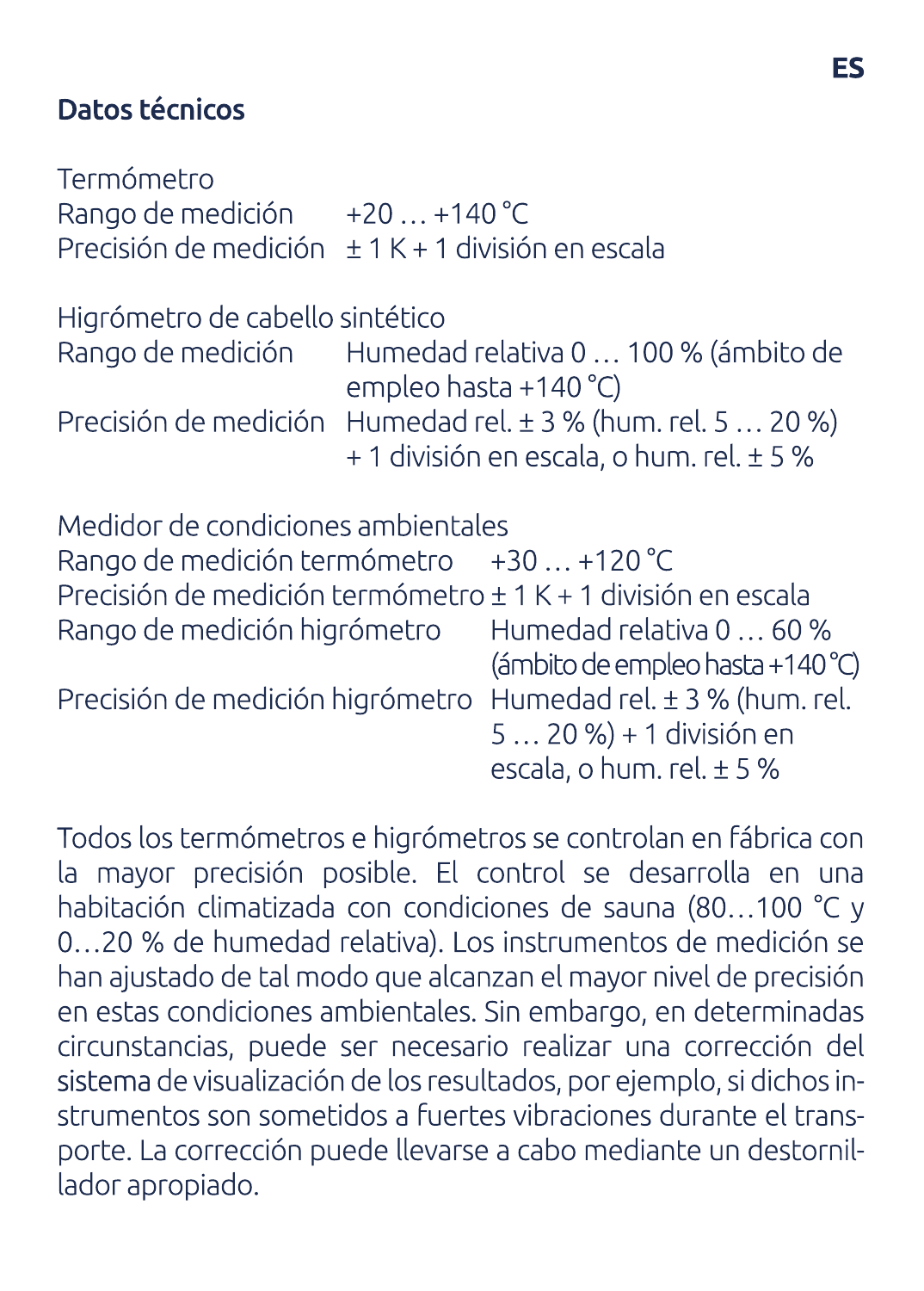Higrómetro: El tornillo de corrección es de latón y puede verse a través de una abertura lateral de la carcasa.

Termómetro: La abertura de corrección se encuentra en la parte trasera de la carcasa, atrás del eje de la aguja. Para corregir el sistema de visualización de resultados, introduzca el destornillador en la ranura visible del mecanismo de medición.

Recomendamos reajustar los instrumentos de medición solo cuando se hayan constatado diferencias considerables en mediciones comparativas con instrumentos de medición de referencia. Para más información, ingrese a:

https://fischer-barometer.de/en/tipps&tricks

© 2019 Feingerätebau K. Fischer GmbH. Todos los derechos reservados.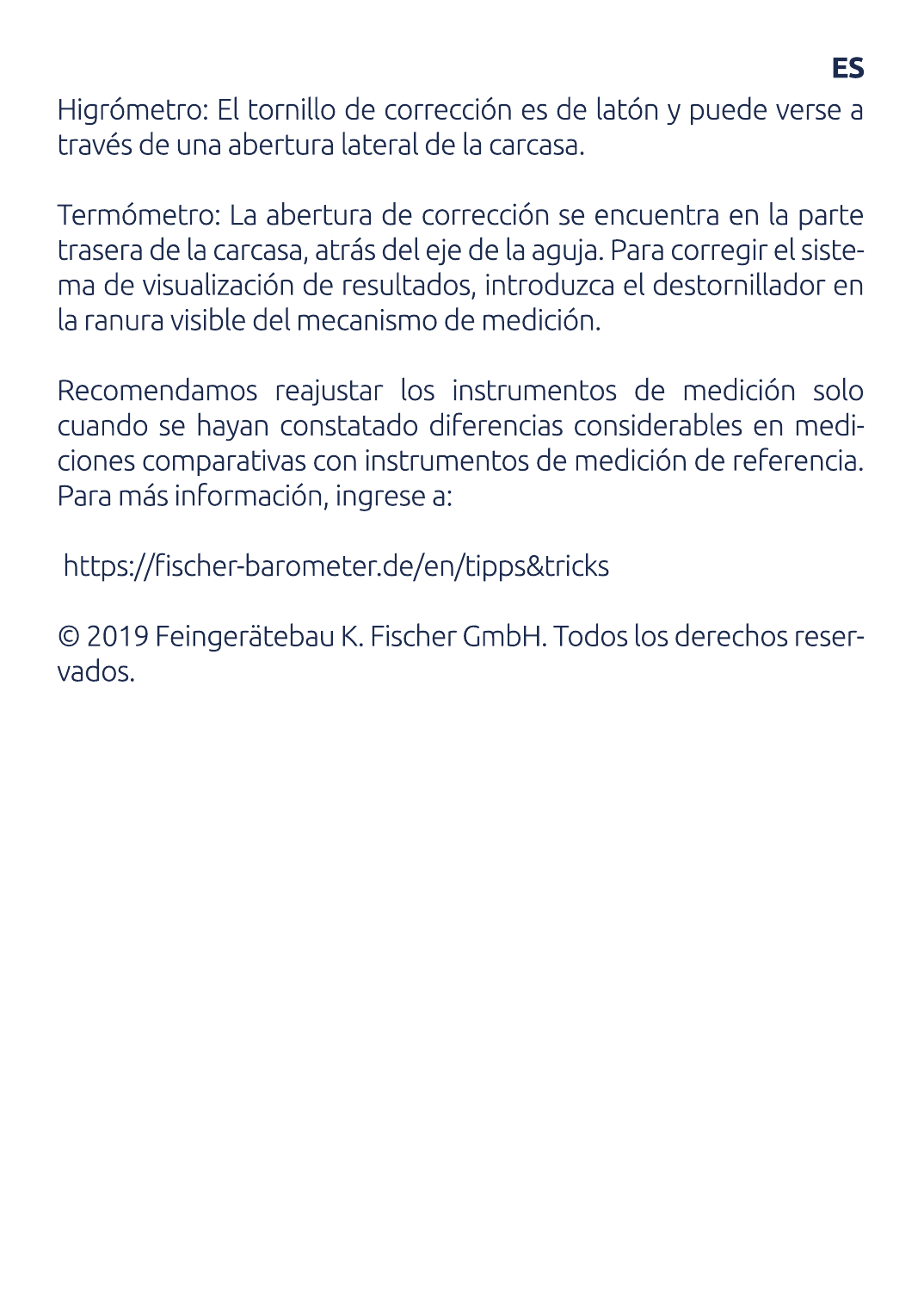#### Термометр

Термометр используется для измерения температуры воздуха в данное время в °C. В термометрах используется биметаллический измерительный элемент со специальным прогибом, который реагирует на изменения температуры с минимальной инерцией.

#### Гигрометр

Гигрометры используются для измерения относительной влажности воздуха (содержание водяного пара в воздухе) в %. В качестве измерительного элемента используется промышленно изготовленный (синтетический) волос, который растягивается с повышением влажности. Зависимое от влажности изменение длины передается на стрелку с помощью тонкого механизма. Благодаря специальной обработке волос, гигрометр практически без инерции реагирует на любые изменения влажности. Фактором измерительного механизма гигрометра является температурная компенсация.

#### Климат в сауне

Для климата в сауне характерен сильный перепад температур. При температуре вблизи потолка 100 °C температура на высоте верхней полки составляет около 70 °C, а рядом с полом всего около 40 °C. Что вызывает такой перепад температуры? Воздух, поступающий в сауну снаружи, нагревается в печи, расширяется и, таким образом, становится легче. Он поднимается от печи к потолку сауны. Высокая температура воздуха приводит к тому, что воздух, циркулирующий в сауне, охлаждается при контакте с потной кожей. Это делает его еще тяжелее и он опускается на пол. Оттуда он выводится из кабины через систему вентиляции (см. www.saunaindeutschland.de).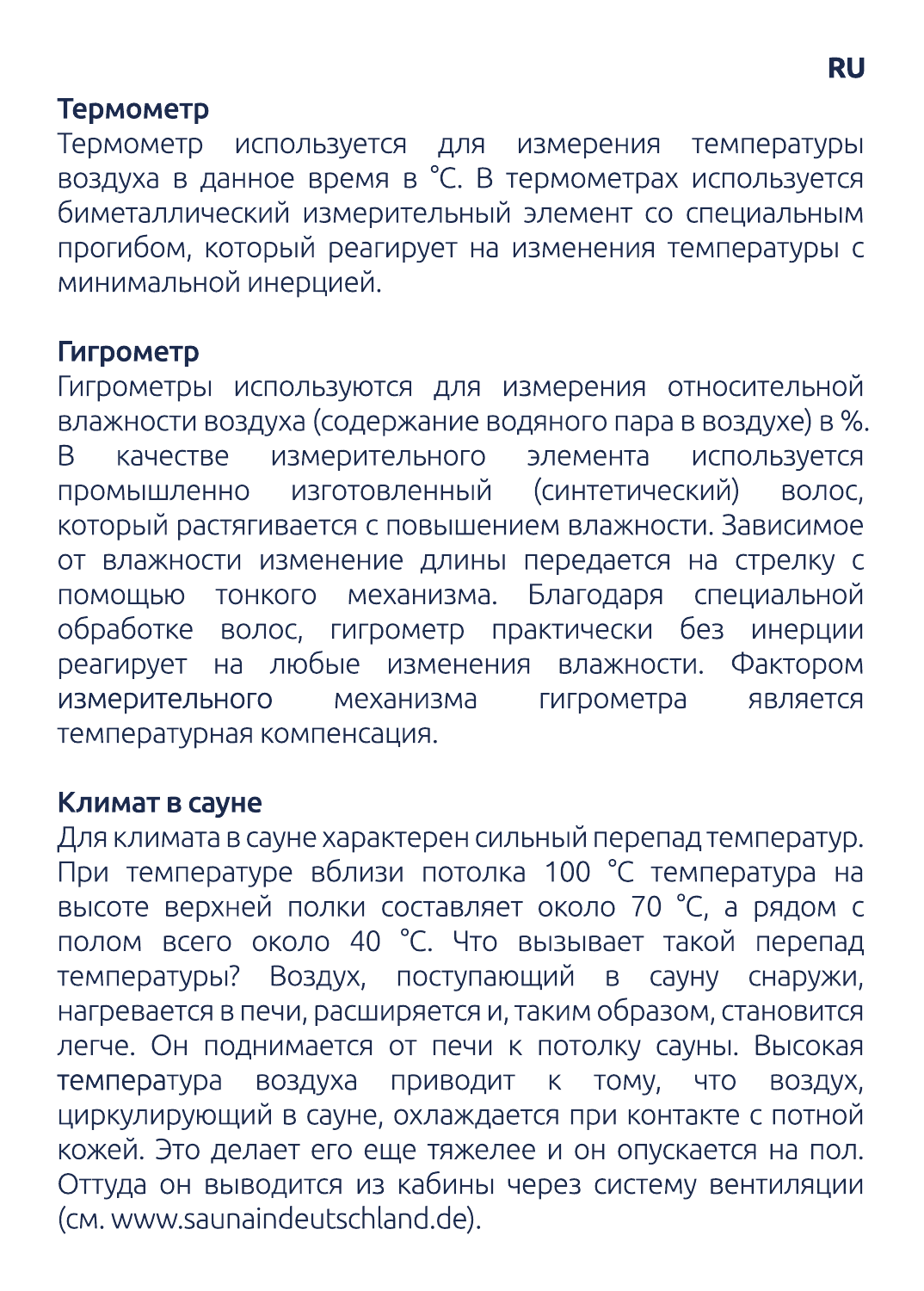#### Крепление

Поскольку в сауне наблюдаются довольно большие перепады температур, а также значительные перепады относительной влажности воздуха, то правильное место расположения измерительного прибора очень важно для точных результатов измерений. Рекомендуется повесить прибор на высоте головы человека, сидящего на верхней полке. Обычно это расстояние составляет 20 -30 см ниже потолка. Обратите внимание, внимание, что датчик управления сауной обычно располагается в самой горячей части сауны (над печью или рядом с ней), а не на высоте верхней полки. Соответственно, всегда будет существовать разница между установленной температурой и температурой измерения.

#### Отдых в удовольствие

Хорошее самочувствие во время принятия сауны зависит, в частности, от преобладающих климатических условий. В целом, благоприятной считается температура от 80 до 90 °C . Повышение температуры всегда связано с понижением относительной влажности воздуха. Влажность воздуха в сауне зависит от доминирующей температуры. Стандартные показатели относительной влажности воздуха приведены ниже:

- 60 °C относительная влажность от 15 до 30 %
- 80 °C относительная влажность от 8 до 15 %
- 100 °C относительная влажность от 3 до 8 %

После подливания воды влажность резко увеличивается, а затем постепенно уменьшается. Изменение влажности зависит от количества испарившейся воды, температуры и размеров сауны.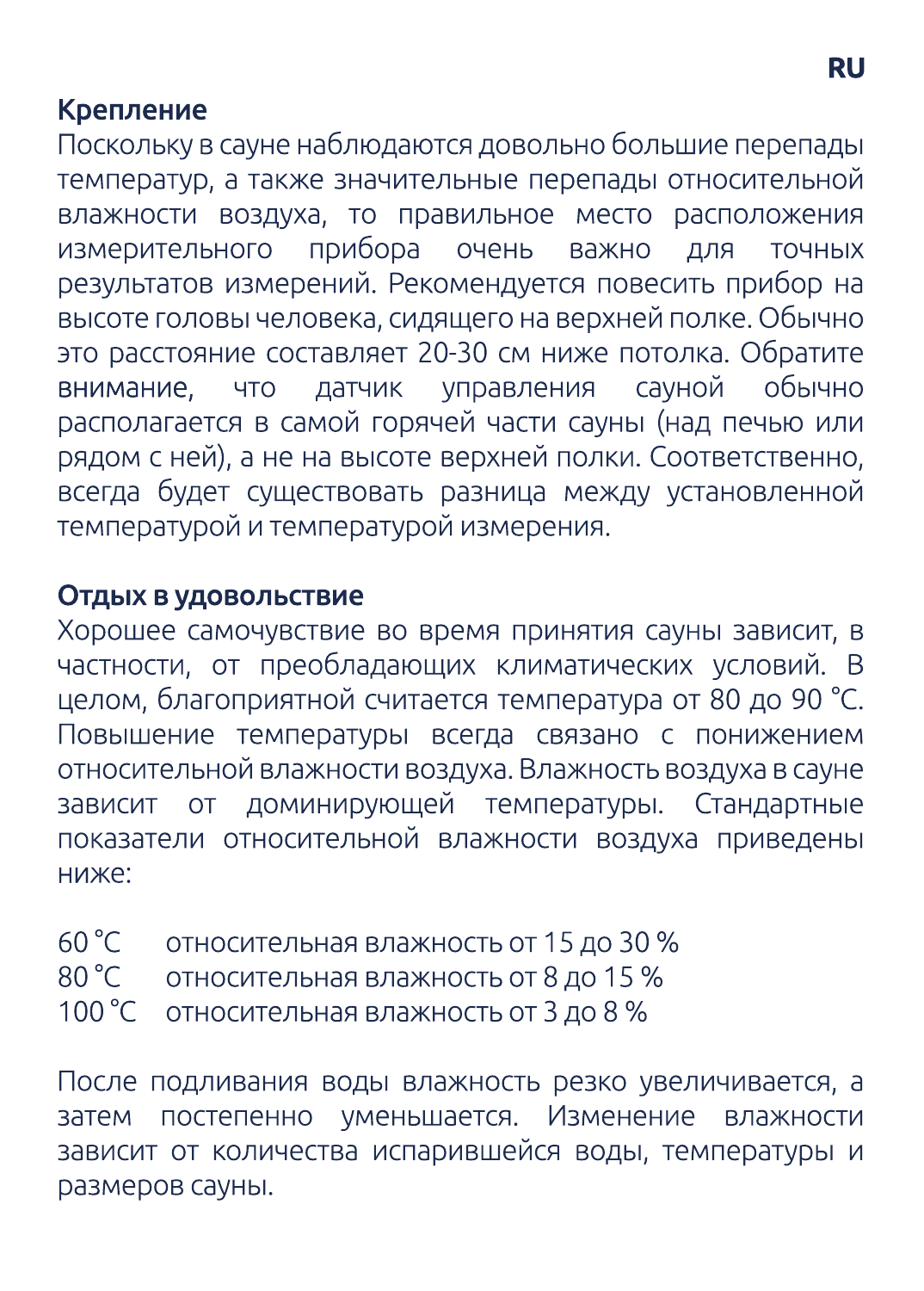# **RU**

#### Технические данные

Термометр

| Tepmometh<br>Диапазон измерения<br>Точность измерения | $+20. +140$ °C<br>± 1 К + 1 деление шкалы |
|-------------------------------------------------------|-------------------------------------------|
| Волосяной гигрометр синтетический                     |                                           |
| Диапазон измерения                                    | 0100 % отн. влажности                     |

 (при эксплуатации до + 140 °C) Точность измерения ± 3 % отн. влажности воздуха (5...20 %) + 1 деление шкалы. в противном случае ± 5 % отн. влажности

Термогигрометр Диапазон измерения термометра → 30…+120 °C<br>Точность измерения термометра → ± 1 К + деление шкалы Точность измерения термометра Диапазон измерения гигрометра 0...60 % отн. влажности

Точность измерения гигрометра

(при эксплуатации до +140°С)<br>± 3 % относительной влажности воздуха (5...20 %) + 1 деление шкалы, в противном случае ± 5 % отн. влажности

Термометры и гигрометры проходят проверку и регулировку на заводе-изготовителе. Проверка проводится в климатической камере в условиях работы сауны (80...100 °С и 0...20 % относительной влажности). Измерительные приборы были отрегулированы таким образом, чтобы в данных климатических условиях они показывали максимальную точность. Однако в некоторых случаях может потребоваться коррекция показаний прибора, например, после сильной тряски во время транспортировки. Коррекция может быть выполнена с помощью подходящей отвертки.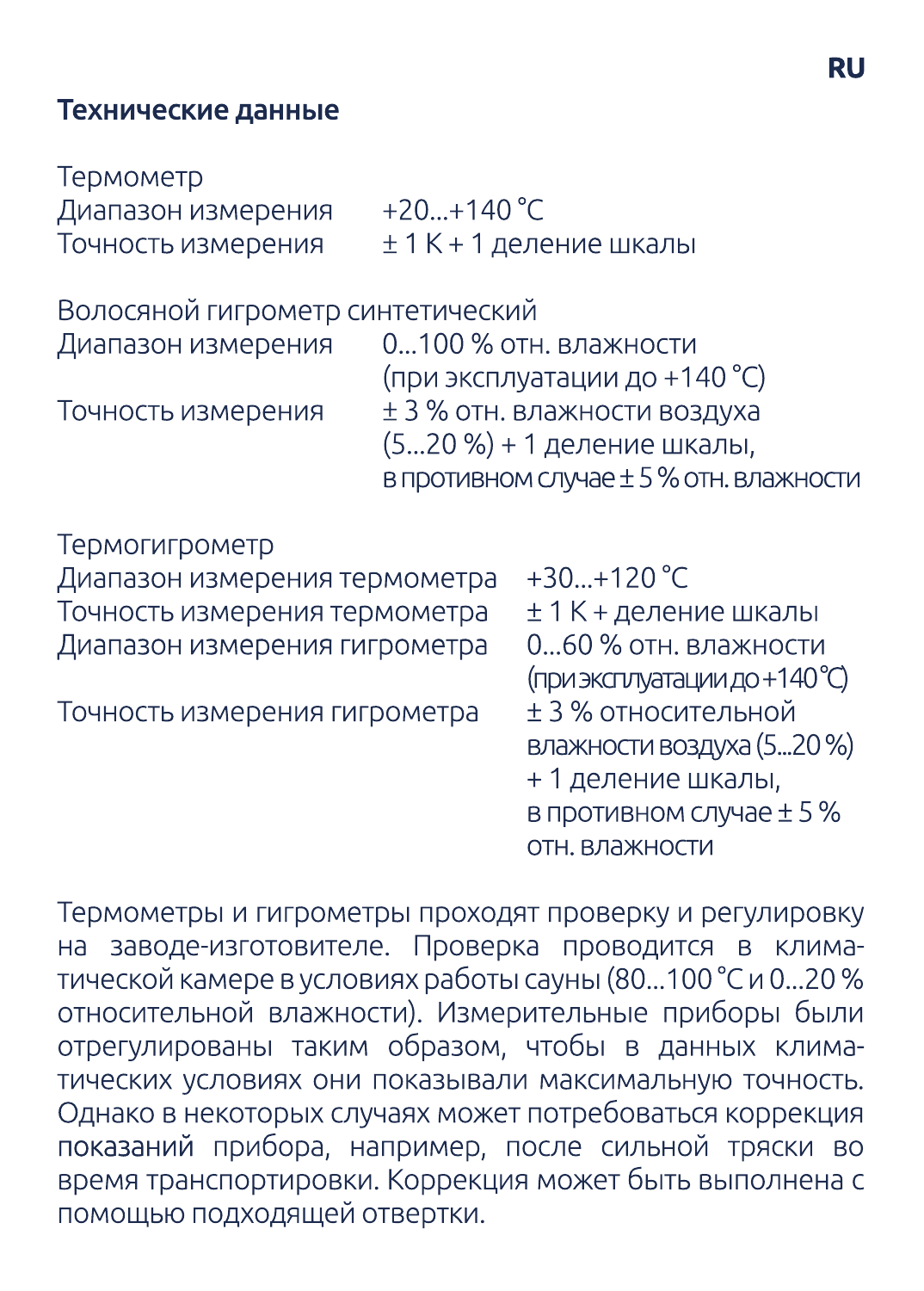Гигрометр: Регулировочный винт изготовлен из латуни. Он расположен в боковом отверстии корпуса.

Термометр: Отверстие для коррекции расположено на задней стороне корпуса, с обратной стороны оси. Для корректировки показаний вставьте отвертку в видимое отверстие механизма.

Мы рекомендуем корректировать настройки только в том случае, если результаты измерений в сравнении с аналогичными контрольно-измерительными приборами имеют заметные расхождения. Дополнительную информацию Вы найдете на сайте

www.fischer-barometer.de/tipps&tricks.

© 2019 Feingerätebau K. Fischer GmbH. Все права защищены.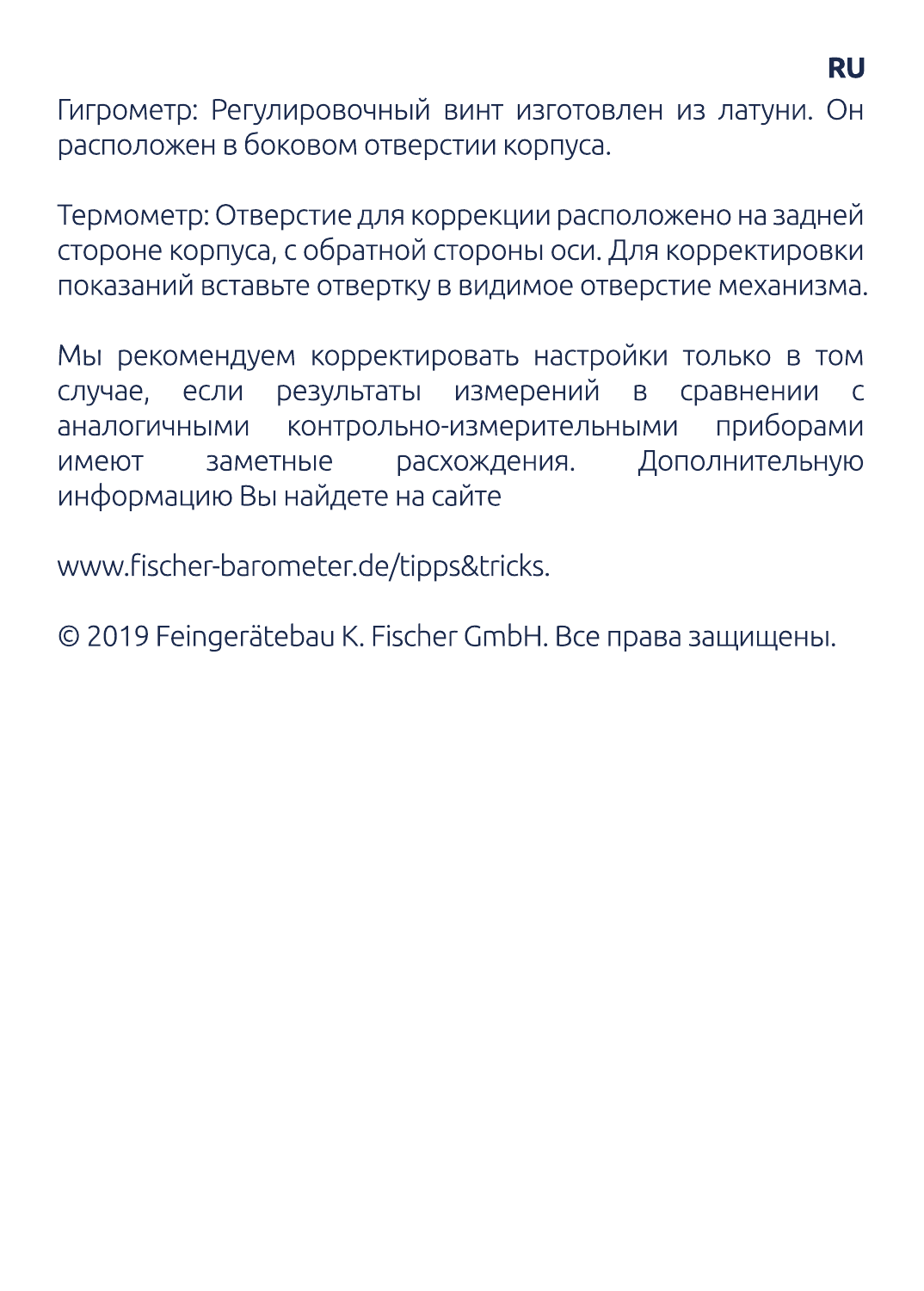